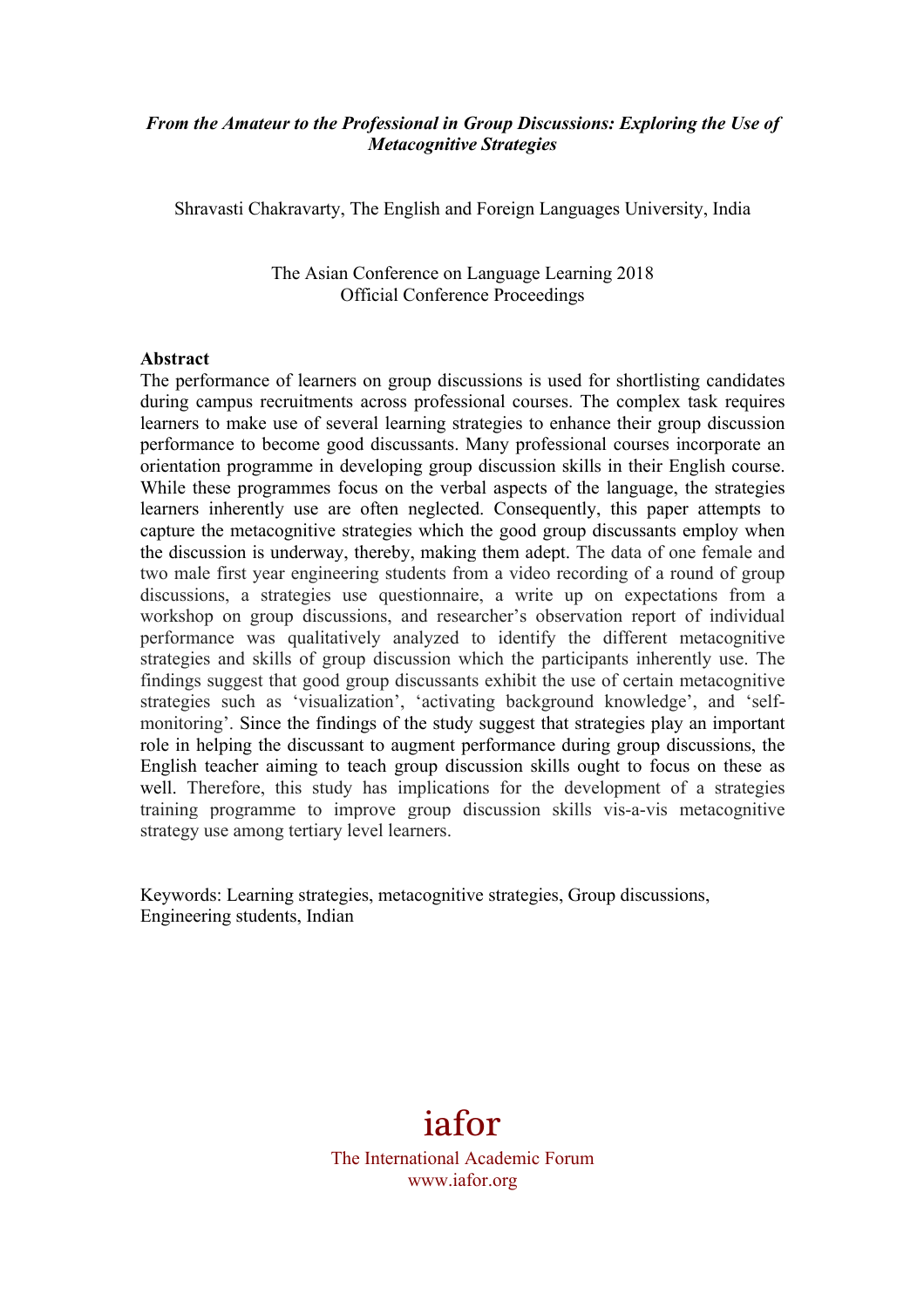### **Introduction**

Engineering students often get placed in various companies even before the completion of their four- year course. This occurs through a campus recruitment drive which is conducted sometime during the third year across engineering institutes. In one stage of the selection process, the prospective candidates are required to participate in a round of group discussions. This phase of the selection process is especially important for better assessment of the candidates by the selection committee members of the hiring company. The assessment comprises but, may not be limited to the linguistic competence, ability to think on their feet, and the personality traits of the candidates.

While some training is imparted to these aspirants in group discussions as part of their English course, it may not be sufficient. To move from being an amateur group discussant who can barely manage to keep afloat in the face of an intense discussion, to being able to handle the pressure in a professional manner under test conditionswhich the round on group discussion in effect is, greater skills are required. The discussant then needs to go beyond adhering to mere tips for performing well to actually developing an ability to think about ways of tackling the task by making use of strategies. They also need to reflect on their verbal and non-verbal group discussion behaviour as part of the process. The complexity of the group discussion task is further evidenced by the fact that it requires the discussant to not only understand and apply information already known but also, analyze, evaluate, and recreate those to suit the context of the discussion better.

Therefore, it was necessary to identify the strategies that the good group discussants, whose performance is akin to a professional's, make use of which sets them apart from the amateur, who remains tongue tied with nervousness. Consequently, the research question which drives this study is:

## *Which metacognitive strategies are preexisting among good group discussants?*

### **Researching metacognitive strategies**

Metacognitive strategies have been defined in as many ways as there are theorists propagating it. But, the underlying principle has its roots in the work of John Flavell (1979), also known as the father of metacognition. He defined those as strategies to monitor the cognitive processes which an individual performs on a daily basis. In other words, the ability of the learners to think about their thinking process is known as metacognitive knowledge and the strategies used therein are known as metacognitive strategies. To quote him, "...you might believe that you (unlike your brother) should use strategy A (rather than strategy B) in task X (as contrasted with task Y)" (*ibid*). Metacognitive strategies can be further classified as planning, monitoring, and evaluating strategies. These can be used in various combinations to suit specific language learning needs. However, this paper is limited to the identification of the various strategies and does not include their further classification into the different types therein.

Metacognitive strategies have been researched upon in innumerable ways in the field of second language acquisition. A qualitative investigation was undertaken to trace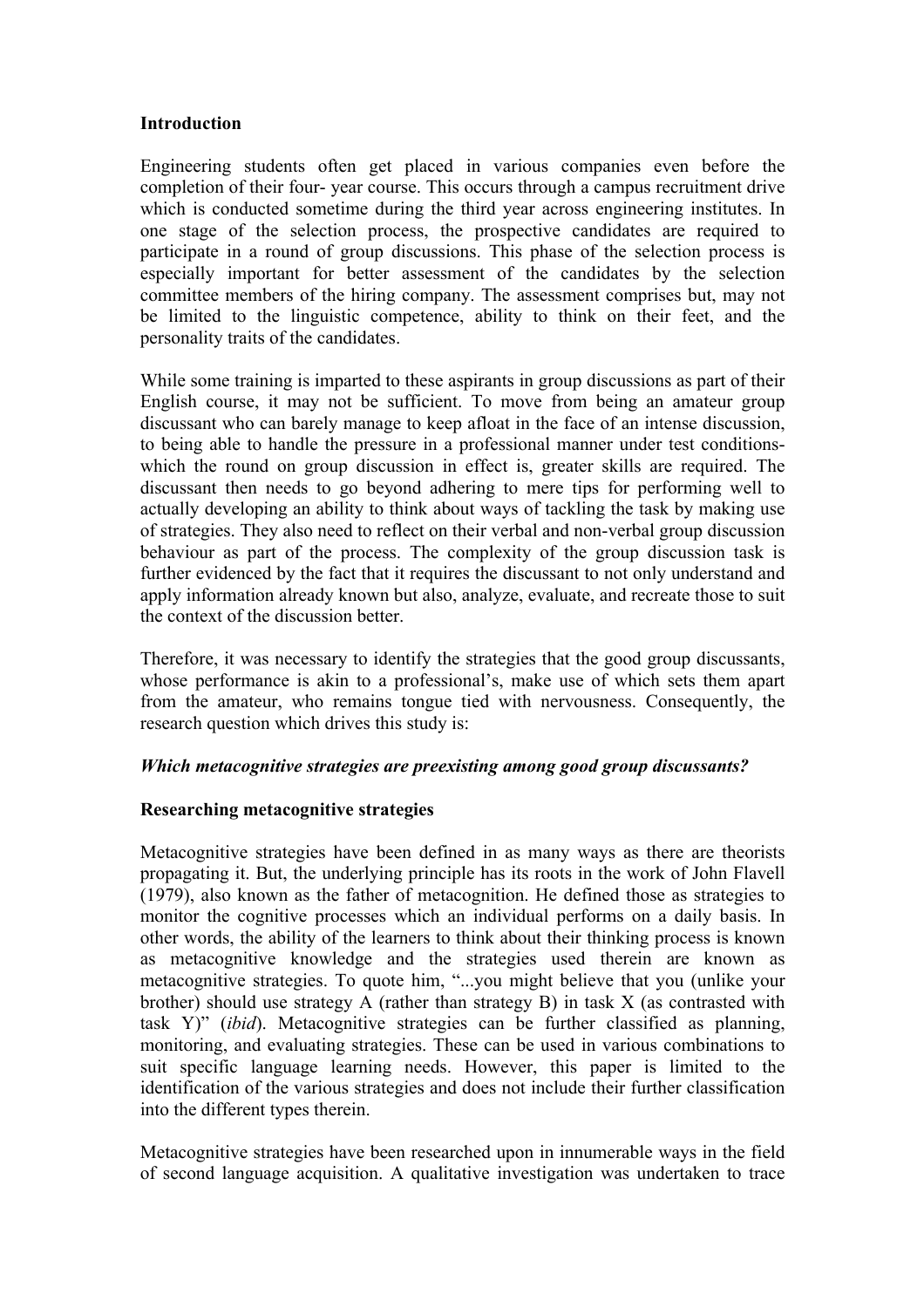the use of metacognitive strategies during second language academic reading by Li and Munby (1996). An analysis of the data showed that the metacognitive strategies of 'translation', 'use of background knowledge', 'self- questioning', 'prediction', 'paying attention to topic sentences', 'picking out key words', and 'comparing and contrasting to L1knowledge domain' were used for understanding the academic texts better. Ghapanchi and Taheryan's study (2012) proved that metacognitive strategy use along with metacognitive knowledge and linguistic knowledge was instrumental for improving speaking skills. Tan and Tan (2010) conducted a study using audio-blogs which projected a significant improvement in oral performances after explicit instruction in metacognitive reflection. Lam (2010) used observation and stimulated recall interviews to identify the strategies which learners used during small group discussion tasks in class. My focus in this study is to trace the evidence of similar preexisting strategy use in formal group discussions which engineering students are required to participate in as part of their campus recruitment process.

## **Participants**

The participants in the study were first year electrical engineering students between the ages of seventeen and nineteen from a private college in Kolkata. For pragmatic reasons this paper presents information from three of them- two male and one female. The pseudonyms given to them to keep their identities veiled are Afzal, Nayomi, and Raj.

### **Tools**

The tools for data collection were video recordings of a round of group discussions which lead to the researcher's observation report of individual performance, a strategies use questionnaire, a write up on the participants' expectations from a workshop on group discussions and a round of interviews.

## **Methodology**

Data for this study was collected over a period of three weeks. The researcher met the participants across six sessions. They were asked to participate in a round of group discussions. All the group discussions were video recorded. The researcher also maintained detailed observation notes about individual participants. Then, a questionnaire based on strategy use during group discussions was distributed to gain an insight into the participants' preexisting notions of metacognitive strategies which are prerequisites for a good group discussion. Thereafter, they were asked to write about their expectations from a workshop on group discussions. This was followed by a round of interviews to get a deeper insight about the participants' strategic behaviour during the group discussion.

### **Data analysis**

In this section the data gathered from the three participants have been presented. In each case first the participants' understanding and use of metacognitive strategies in group discussions have been discussed followed by the verbal and the nonverbal aspects of their group discussion performances. Sources of participants' responses from the various tools have been referred to as, interviews (I), write up (W),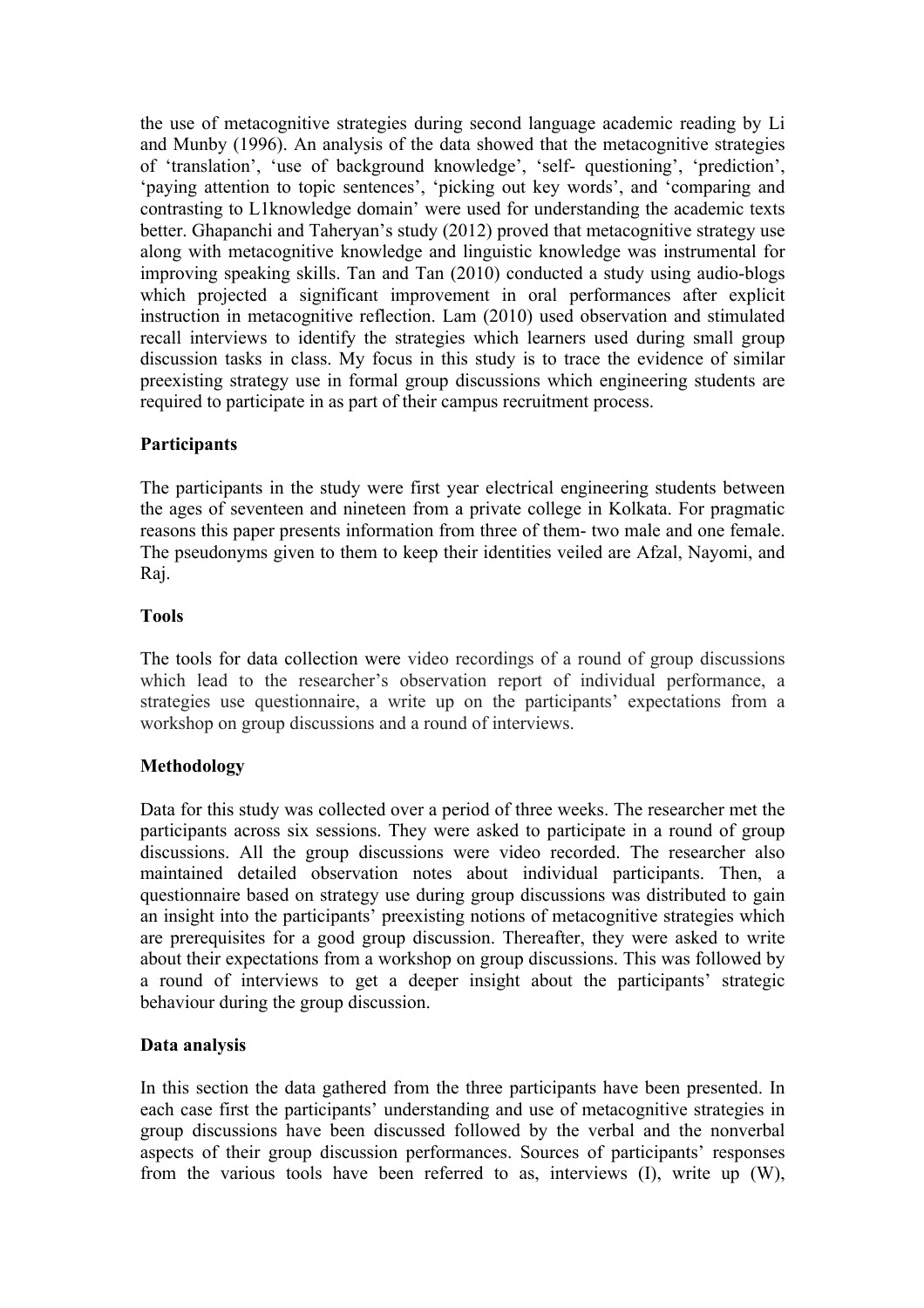questionnaire (Q), and researcher's observations (RO).The codes used for the participants will therefore be AI which refers to interview response given by Afzal, NW which corresponds to Nayomi's write up, AQ indicating questionnaire response by Afzal, and RRO referring to researcher's observation of Raj's group discussion performance, and so on.

## **Case 1- Afzal**

In the scope of understanding and using metacognitive strategies during group discussions, Afzal believed that he could enhance his performance by gathering knowledge from various sources of information such as watching news, reading books and interacting with professionals in the field. He said, "For improving my performance in group discussion regularly I will watch the debates on News Channel how the participants are performing on the issues, read regularly books and interact with the professionals in the society, talk to the participants and moderators who participated previously in group discussions" (sic) (AI). He would also try to cope with a difficult situation in the discussion by providing examples, describing phenomena better and agreeing with other participants who shared his view point during the discussion. On being explicitly asked about his use of specific strategies it was found that Afzal had some preexisting notion about six out of the ten strategies (AQ) in focus. He had some idea of the stage of the group discussion during which the strategies of 'setting goals', 'self-talk' 'prediction', 'self-monitoring', 'brainstorming', and 'selective attention' would be most useful. His beliefs were partially reflected in his performance as well. During the discussion he said, "looks like as if they are soldiers marching for a cause" (ARO) when referring to students in uniforms. This is a clear indication of the use of 'visualization', and 'activating background knowledge'. He also used 'selective attention' in the form of using keywords borrowed from other discussants such as "we are still students" to take the discussion forward.

Afzal's understanding of verbal aspects during the discussion is enumerated herewith. He took ten turns during the discussion. He spoke for a total of 98 seconds. The duration of his turns was between 40 seconds and 2 seconds of talking per turn. On an average, his speed was 120 words per minute. He was of the opinion that incorporating examples, describing situations and agreeing with others would go a long way in improving his group discussion performance. He said, "Yes obviously I will do my best in coping with the situation using strategies like, giving examples and describing about the future happening, events and agreeing with those persons performance who is supporting my views in that topic" (AI). He added that listening to the other discussants' opinions and incorporating those in his arguments would help to improve the discussion performance as well. He would also ask others to explain their points better. His beliefs were reflected in his performance as well. The points Afzal made were pertinent to the discussion. He substantiated his arguments with concrete examples. His speech also had cohesive markers and some use of language functions to indicate the different stages of the group discussion. He often used the phrase "I agree with you" (ARO) to indicate his stance. He was prompt with his responses, indicating a quick thinking mind. Moreover, the organization of his ideas was also evident from his group discussion performance. Afzal was also a team player as evidenced by his helping attitude by supplying vocabulary to discussants who got stuck mid-sentence. Nevertheless, he had a tendency of speaking fast. Also, perhaps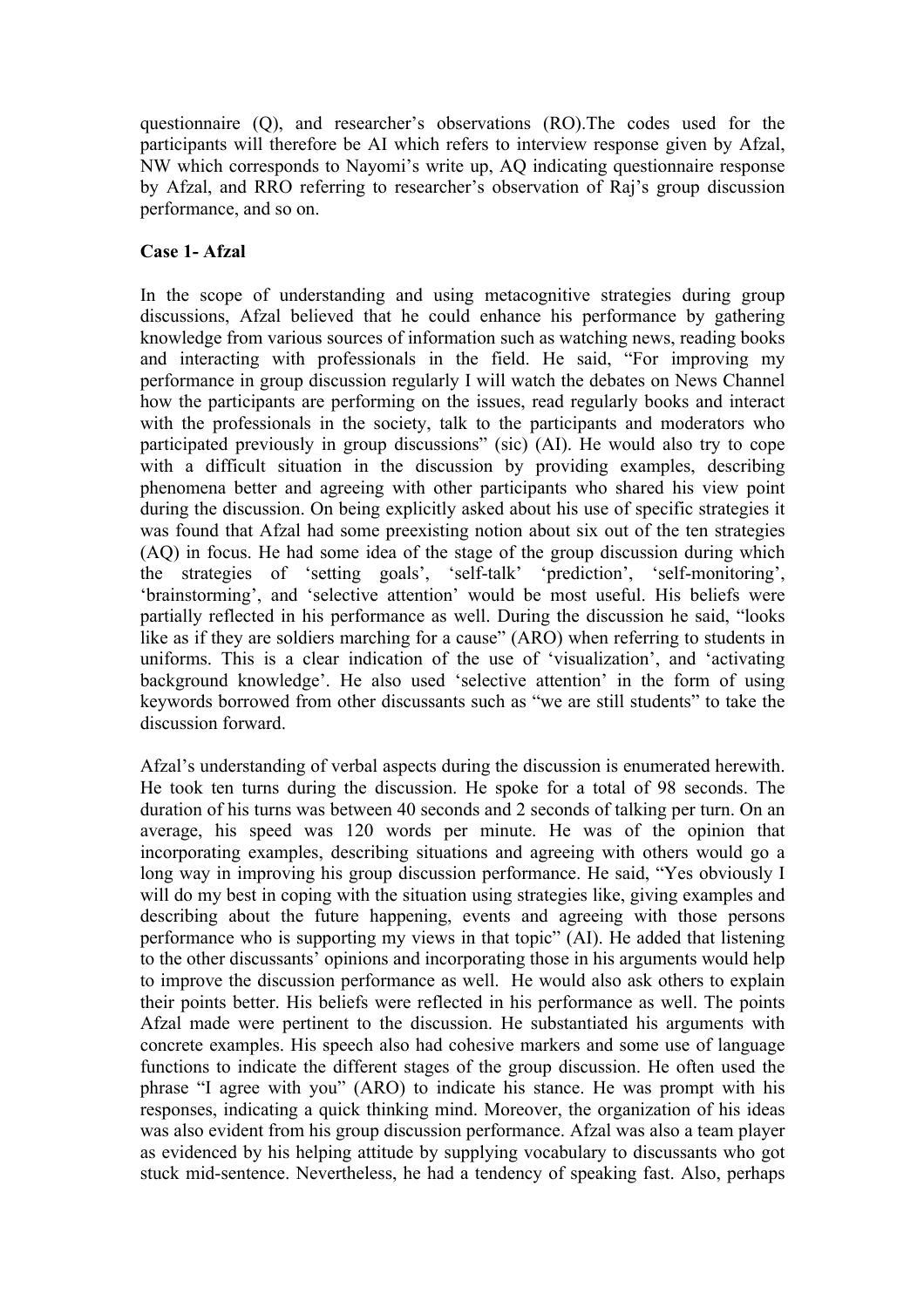on account of his nervousness he gave all his points together in a single turn itself, instead of pacing them out across the discussion. He conceded his turn easily on being interrupted mid-turn. Often, perhaps on account of lack of a better word, he overused the cohesion marker "but" (ARO).

On being questioned about his non-verbal group discussion behaviour, Afzal specifically spoke about improving his eye contact among the various aspects of nonverbal communications which he wanted to make improvements in. He stated, "Overcome disabilities and have eye contact, improve my confidence level, developing my personality"(sic) (AW).He exhibited some use of gestures during the discussion. Furthermore, he looked at the participants making their points and tried to maintain eye contact when taking his turns. But, it was observed that often his gaze would turn towards the floor. He also exhibited a tendency to look straight at the camera during the discussion. This has been recorded by the researcher as well. "Looks straight into the camera. Looks away from other participants" (ARO). He indicated his agreement with others by nodding his head and was also courteous on being rebuked by the other discussants for his differing view point. This is evidenced by his response, "I agree with your point but,…".

### **Case 2- Nayomi**

Nayomi was not very forthcoming with her responses regarding metacognitive strategy use during group discussions. She simply stated that while at the beginning she felt frightened, later on she felt "more normal" (NI). Moreover, on being explicitly asked about strategies, she simply talks about "mind mapping" (NI)and says "I'll understand the topic carefully, if any doubt, I'll ask immediately for clarity and then I will think about the topic given and gather some point in mind" (NI). She had some idea of identifying the best time for making use of only the strategy of 'selfmonitoring' at the most appropriate stage of the group discussion (NO). Her beliefs regarding strategies were partially reflected in her group discussion performance. She did not exhibit the use of many strategies. It can be inferred that at most she used some 'activating background knowledge' when providing general information about the internet rather than specific information about social media websites- which was the topic for the discussion. She said, "Like it also helps us in searching information" (NRO). This sometimes tended to take the topic away from the point of discussion. Even though she was taking a certain amount of thinking time before presenting her points, her responses were neither numerous nor adding to the discussion to a large extent.

Nayomi's verbal behavioral patterns during group discussions have been explained herewith. She took four turns and spoke for a total of 67 seconds. Her turns lasted between 33 seconds and 2 seconds talking time. Her average words per minute was 122. It was found that stating her opinion regarding the topic for discussion was of primary importance to her. Thereafter, listening to what the others had to say was necessary. Finally, being audible was important. She also wanted to give appropriate points during the discussion. In her performance her leadership skills came into the forefront as she initiated the discussion. She gave pertinent reasons in support of her arguments and was able to self-correct while the discussion was underway. On being asked to respond to a point, she readily came up with her opinion. Nayomi was in the habit of addressing individual members rather than the whole group during the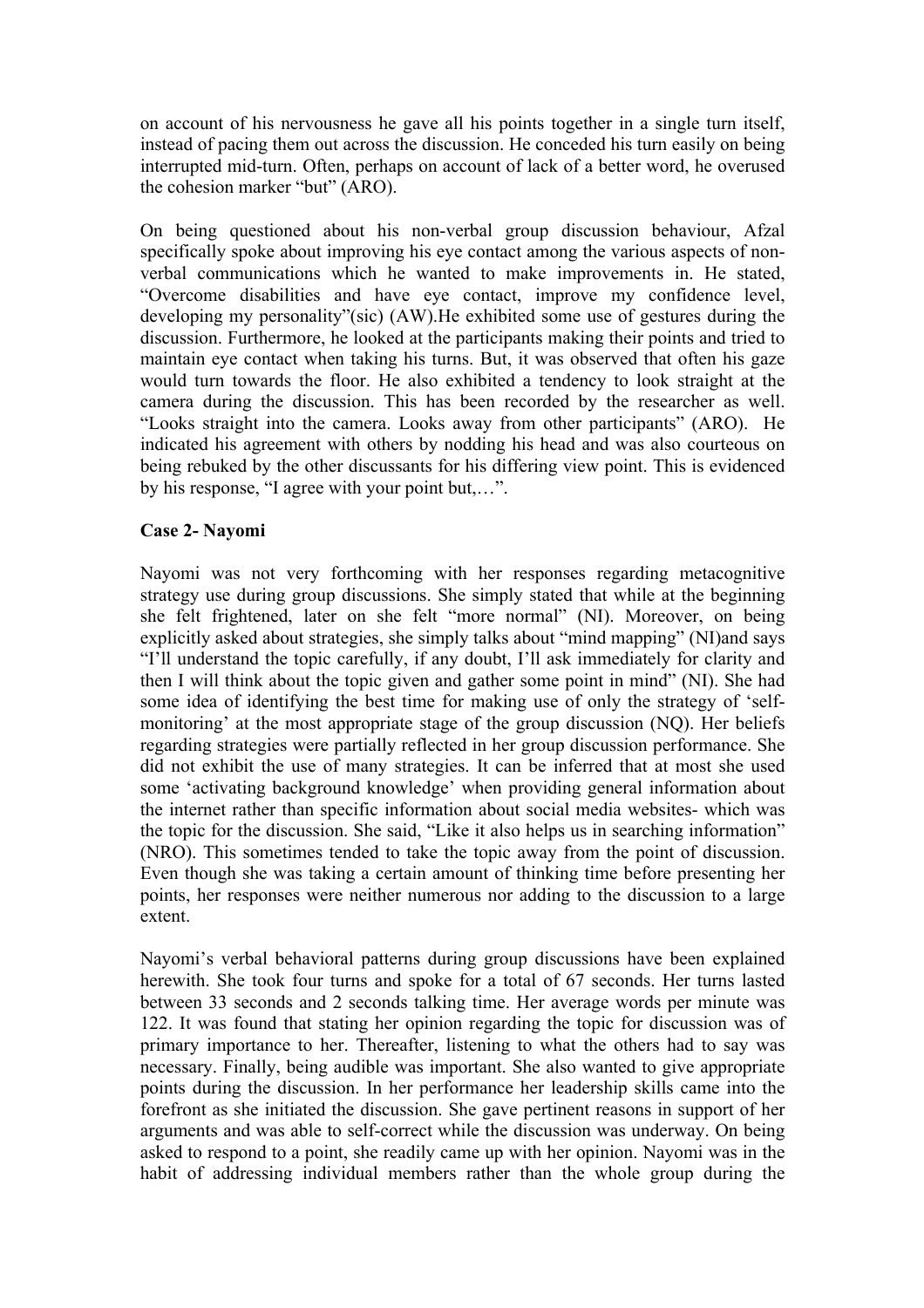discussion. She was also forceful enough to continue her point in spite of being interrupted mid-turn. In spite of the apparent positive aspects of Nayomi's performance, she seemed to be very dominant as she was not only the initiator of the discussion, the moderator for the group, but also concluded the discussion. She was not very proactive in claiming turns for herself. Also, her turn started with the phrase "I disagree with the statement" (NRO) while initiating the discussion. She also exhibited the tendency of using "like" (NRO) as a filler.

Nayomi does not mention any non-verbal parameters whose use she would like to focus on during group discussions. She simply stated that the group discussion workshop "should enhance self-confidence" (NW). An observation of her group discussion performance revealed that she was able to use gestures to a certain extent. The note made by the researcher about this is "makes some use of gestures and the hands clasped together, fingers pointing forward resting on her knees, indicate a positive outlook towards the discussion" (NRO). She too looked straight into the camera while presenting her points and looked towards the floor when listening to others. Nayomi had a very rigid posture all through the discussion. This can be indicative of an attentive stance. She also made a slight movement on hearing another discussant making the same mistake- "hype instead of Skype" (NRO) which she had self-corrected earlier during the discussion. This shows her attentive nature. Nayomi also smiled from time to time on hearing the discussion points being made indicating a relaxed state of mind.

### **Case 3- Raj**

At the very outset it is important to mention that Raj was uncomfortable speaking in English during the interview. Therefore, he was interviewed in Hindi. The interview was transcribed and then translated into English. The translation was cross checked with a native speaker of the language to maintain validity. Raj seemed to have numerous ideas about improving his group discussion performance. He mentioned reading, anticipating questions and finding answers to those, watching videos and observing to be important for preparing oneself for discussions. He said, "I will have to read lot of materials for practice. Anticipate questions and try to find answers to that. Watch some good GD on YouTube" (RI).He had some idea of using the strategy of 'self-monitoring', and 'selective attention' at the most appropriate stage of the group discussion (RQ). Unfortunately his group discussion performance did not reflect the use of any strategies whatsoever. He spoke only in response to what someone else had to say. His own points were almost absent. He made a move to speak only when another discussant was in the middle of his speech. Moreover, he did not exhibit any thinking- either out of the box or by analyzing and reasoning about the topic for discussion. He was in the habit of repeating the same point, "dress code is compulsory, must" (RRO) - without providing any supporting reasons.

An analysis of Raj's verbal behaviour during the group discussion suggests that he took nine turns and spoke for a total of 68 seconds. His longest turn lasted 36 seconds and the shortest was one second in duration. Nevertheless he took very long pauses during his turns. Consequently, his words per minute count was 80.He believed that thinking about the topic and planning how to counter argue would prove the most beneficial during group discussions. He said, "Just think of what I know about the subject. Think about how to counter argue for the other have discussed" (sic) (RI). In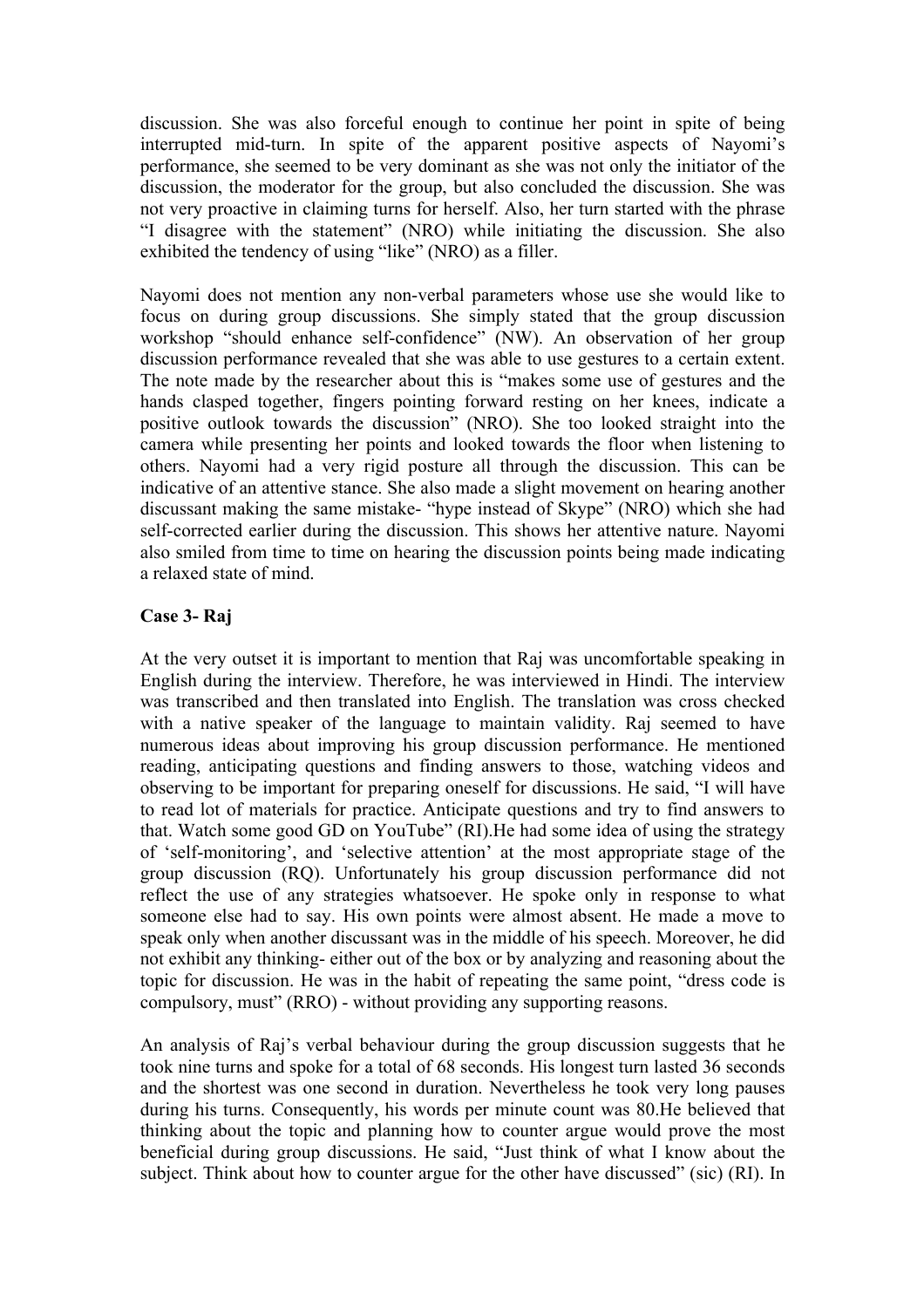his performance it was observed that while he started his point by acknowledging his agreement, he made a habit of reading aloud from his notes. Moreover, he lacked confidence since he readily fell silent in case of overlapping turns. He ended his argument during the discussion simply by stating "that's it" (RRO). Raj often relinquished his turn and stopped mid-sentence when unable to come up with the appropriate word. Consequently, his sentences were short. He was also unable to substantiate his points with supporting examples. Apart from one turn, all his turns were shorter than five seconds. His speech was ungrammatical, although, the other discussants seemed to be able to make sense of what he wanted to say. Furthermore, he does not exhibit a proactive nature and does not try to take a turn during a lull in the discussion. Raj's recurrent interruption while others were speaking makes him appear to have a decent amount of presence during the discussion, but in reality his contribution is negligible. He often took a turn to simply state "yes, I agree" (RRO), and then fell silent.

In his nonverbal behaviour during group discussions Raj specifically wanted to develop his body language and facial expressions in the course of a training programme on group discussions. He clearly stated, "How should be the body activity and facial expression during talking?" (sic) (RW). In his performance during the discussion it was observed that he looked at the floor for a majority of the discussion time. He sat hunched forward and the gestures which he was making were akin to confused at best. This is better known as jazz hands (adapted from dramatics).He was also very fidgety and often rubbed his face in a manner which was at times distracting for the other discussants. The slightest noise disturbed him. Towards the end of the discussion it was observed that he, "eagerly awaited getting off the stage" (RRO). This clearly indicated his uneasiness throughout the discussion period.

### **Discussion**

The aim of the study was to identify participants' preexisting knowledge of metacognitive strategies, and the verbal and non-verbal parameters which are a marker of their group discussion performance. An analysis of the data suggests that with respect to the group discussion performance, Afzal was the most active and well balanced participant. He took the maximum turns. His duration of speech was the longest, and his words per minute count was also well balanced and falls within the normal conversational speech range. His dexterity is evidenced in both the verbal and non-verbal behaviours which he exhibited during the discussion. Furthermore, his understanding of strategies was better than Nayomi's and Raj's. The visuals which he described clearly developed out of using the strategies of 'activating background knowledge' and 'visualization'. He was also aware of this as evidenced by his responses during the interview. Therefore, Afzal was by far the best group discussant. Nayomi exhibited good communication skills and leadership abilities but her grasp of the topic desired more. Moreover, she had a tendency of dominating the discussion by dint of her speaking skills. Her awareness of the strategies was very limited as she presented some use of only 'activating background knowledge' during the discussion. A better understanding and subsequent use of the strategies could enhance her performance by improving her skills of group discussion. Raj was the least initiated group discussant. He struggled not only with the content but also with the language for expressing his opinion during the discussion. The recurrent use of the phrase "dress code is compulsory, must" (RRO) is indicative of his ability to use 'selective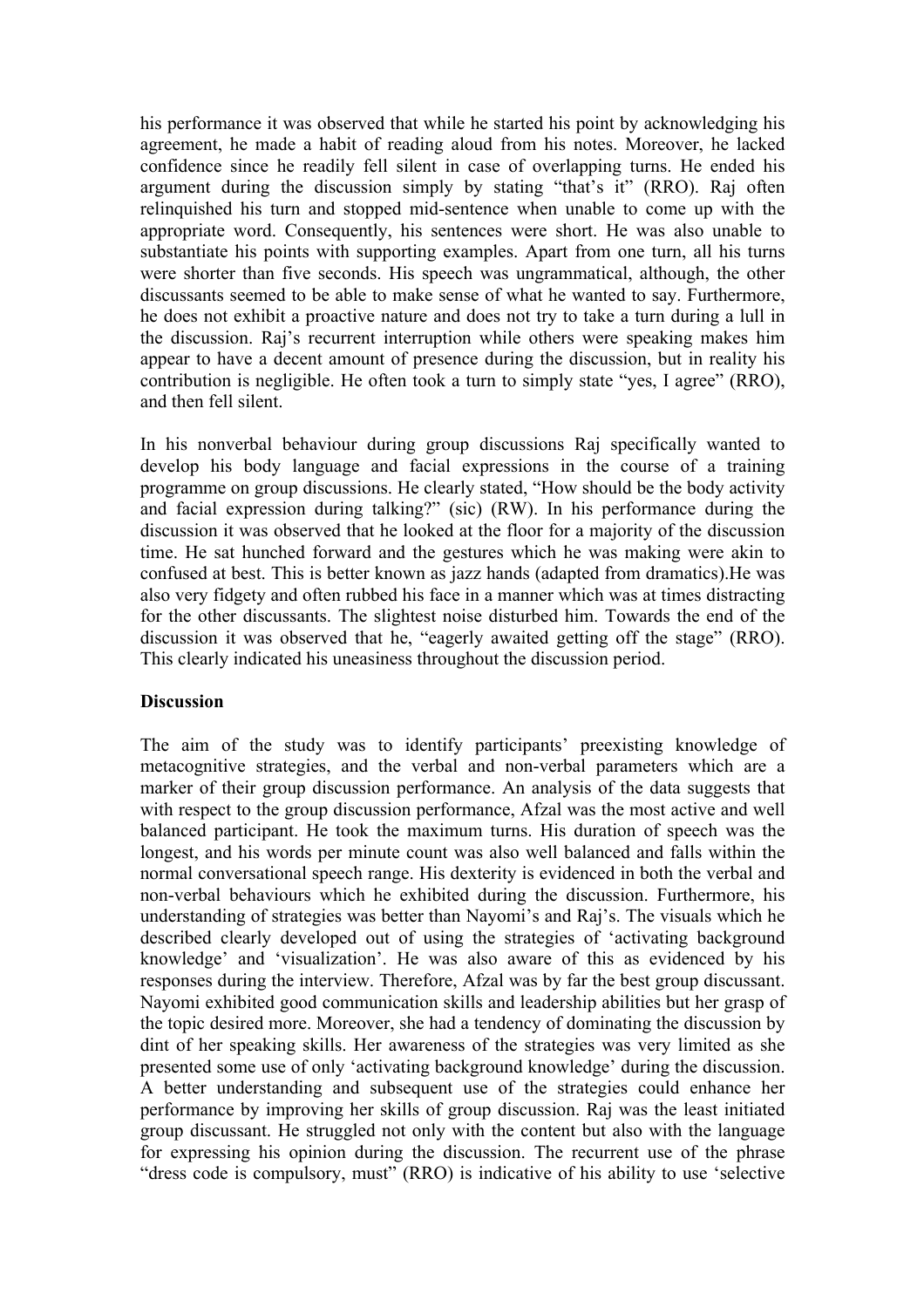attention' by borrowing it from the other discussants. Nevertheless, it must be stated that at this juncture he was unable to take the discussion forward by using it thereby, making only partial utilization of the strategy. Perhaps creating awareness about actually using the strategy would help to develop his group discussion performance.

The metacognitive strategies which the good group discussants- Afzal and Nayomi had prior knowledge of are 'activating background knowledge', 'visualization', and 'selective attention'. However, they did not make use of these consciously during the course of the discussion. Nevertheless, since all three discussants indicate a certain amount of use of the strategies it clearly indicates that awareness raising will go a long way in improving the group discussion skills of the participants across abilities. It is interesting to note that while the discussants had some idea of improving their performance by focusing on their body language, they were largely unaware of the benefits of developing their thinking skills for the betterment of their performancealthough Afzal clearly stated that he would "use tricks to handle the situation" (AI). Therefore, it can be concurred that in keeping with the revised Bloom's taxonomy (cited in Huitt, 2011), at this stage the discussants were at the remembering stage of the metacognitive knowledge dimension by being able to list elements of personal learning style.

### **Conclusion**

The results of this study have provided evidence that the participant who had the best preexisting subconscious notions about metacognitive strategies was also the one who had the best group discussion performance. Moreover, he exhibited use of the strategies to some extent during the discussion. Also, he was aware of his drawbacks and spoke at length about those. This is indicative of his ability to evaluate his performance. Since the findings of the study suggest that metacognitive strategies play an important role in helping the discussant to augment performance during group discussions, the English teacher aiming to teach group discussion skills ought to focus on these as well. Holec (1994), O'Malley and Chamot (1994), Wenden (1998), Oxford (2001), and others involved in training learners in the use of learning strategies suggest that metacognitive knowledge should be an integral part of language programmes. They maintain that students who learn to consciously monitor their own learning, and have a storehouse of strategies to use when learning becomes difficult, perform better than students who do not have such strategies. Consequently, an awareness raising programme on the different strategies which might prove beneficial for improving group discussion skills can be undertaken. This in turn will adhere to Oxford's (1990) idea when she states that, "Appropriate language learning strategies result in improved proficiency and greater self-confidence" (p.1). These will go a long way in enabling the discussants to engage better with the higher order thinking skills which are prerequisites for a good group discussion. She further elucidates the effectiveness of the metacognitive functions such as planning, evaluating, and arranging one's own learning among ESL learners. These can prove beneficial for a task like group discussion which can be sub-divided into the three stages of before discussion, during discussion, and after discussion for the convenience of the teaching-learning process. Some of the strategies which such an awareness raising programme can focus on includes, 'visualization', 'activating background knowledge', 'selective attention', 'self-evaluation', and, 'self-monitoring' among others.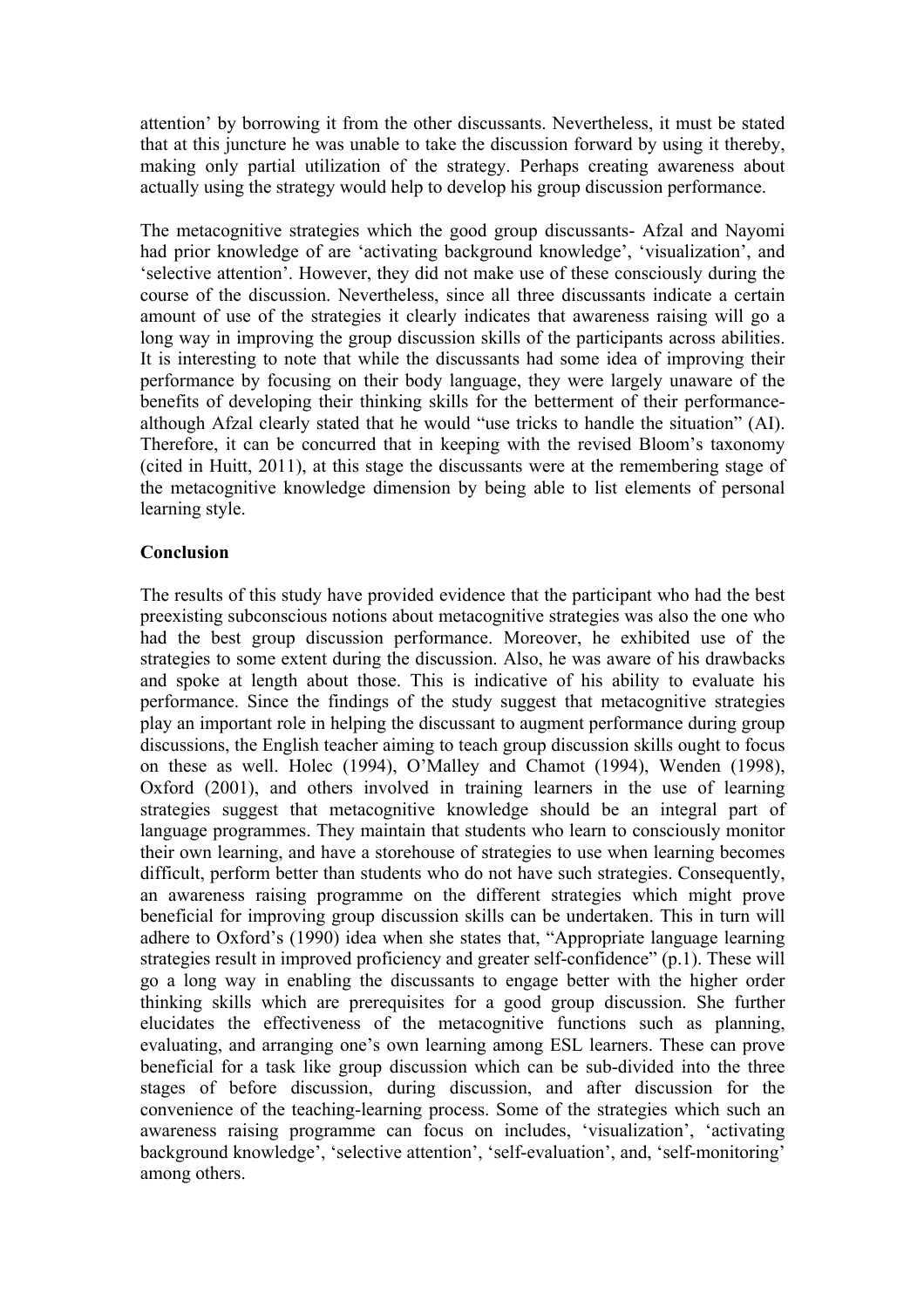# **Acknowledgement**

Thanks are due to Prof. S. Upendran, Prof. Geetha Durairajan, and Dr. Lina Mukhopadhyay for their timely support and guidance.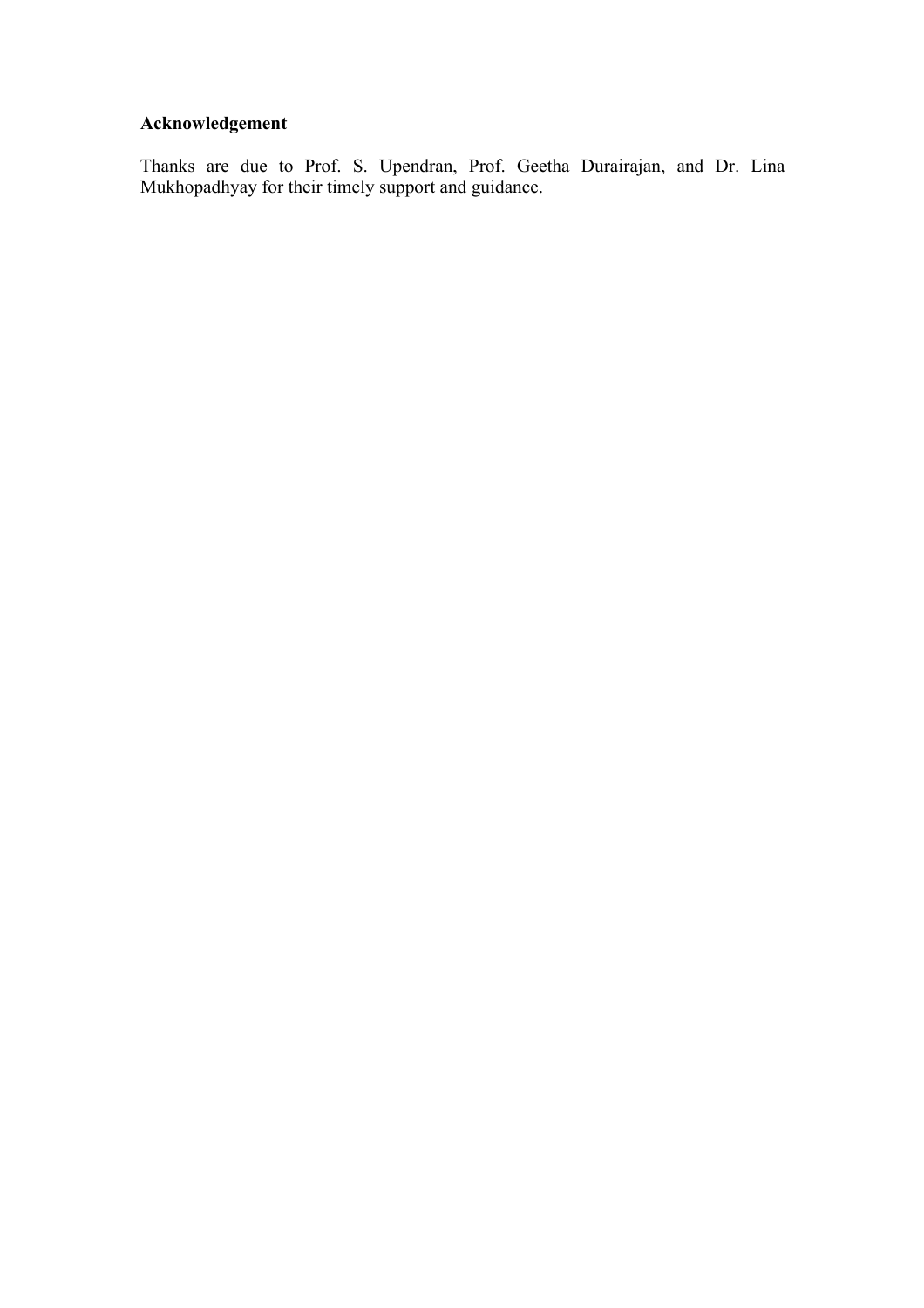### **References**

Anderson, L. W., & Krathwohl, D. (Eds.). (2001). *A taxonomy for learning, teaching, and assessing: A revision of Bloom's taxonomy of educational objectives*. New York: Longman.

Flavell, J. H. (1979). Metacognition and cognitive monitoring. *American Psychologist 34*(10): 906-911.

Ghapanchi, Z. & Taheryan, A. (2012). Roles of Linguistic Knowledge, Metacognitive Knowledge and Metacognitive Strategy Use in Speaking and Listening Proficiency of Iranian EFL Learners. *World of Education 2* (4): 64-75. doi:10.5430/wje.v2n4p64

Holec, H. (1994). Self-directed Learning: an Alternative Form of Training. Strasbourg: Council of Europe.

Huitt, W. (2011). *Bloom et al.'s taxonomy of the cognitive domain. Educational Psychology Interactive.* Valdosta, GA: Valdosta State University. Retrieved [24.2.2018], from http://www.edpsycinteractive.org/topics/cognition/bloom.html [pdf]

Lam, W.Y.K (2010). Metacognitive strategy teaching in the ESL oral classroom: Ripple effect on non-target strategy use. *Australian Review of Applied Linguistics 33* (1): 02.1-02.19.

Li, S. & Munby, H. (1996). Metacognitive strategies in second language academic reading: A qualitative investigation. *English for Specific Purposes. 15*. 199-216. 10.1016/0889-4906(96)00004-X.

Miller, N., Maruyama, G., Beaber, R. J., & Valone, K. (1976). Speed of Speech and persuasion. *Journal of Personality and Social Psychology*, 34(4), 615-624.

O'Malley, J. M. & Chamot, A.U. (1994). *Learning strategies in second language acquisition*. New York: Cambridge University Press.

Oxford, R. L. (1990). *Language learning strategies.* Massachusetts: Heinle &Heinle Publishers.

Oxford, R.L. (2001). Language learning styles and strategies. In M. Celce-Murcia (Ed.), *Teaching English as a second language* (pp. 359-366). Boston: Heinle / Thomson Learning.

Tan, Y.H. & Tan, S-C. (2010). A metacognitive approach to enhancing Chinese language speaking skills with audioblogs. *Australasian Journal of Educational Technology 26* (7): 1075-1089.

Wenden, A. (1998). Metacognitive knowledge and language learning. *Applied Linguistics 19*(4): 515-537. https://www.write-out-loud.com/speech-rate.html http://sixminutes.dlugan.com/speaking-rate/